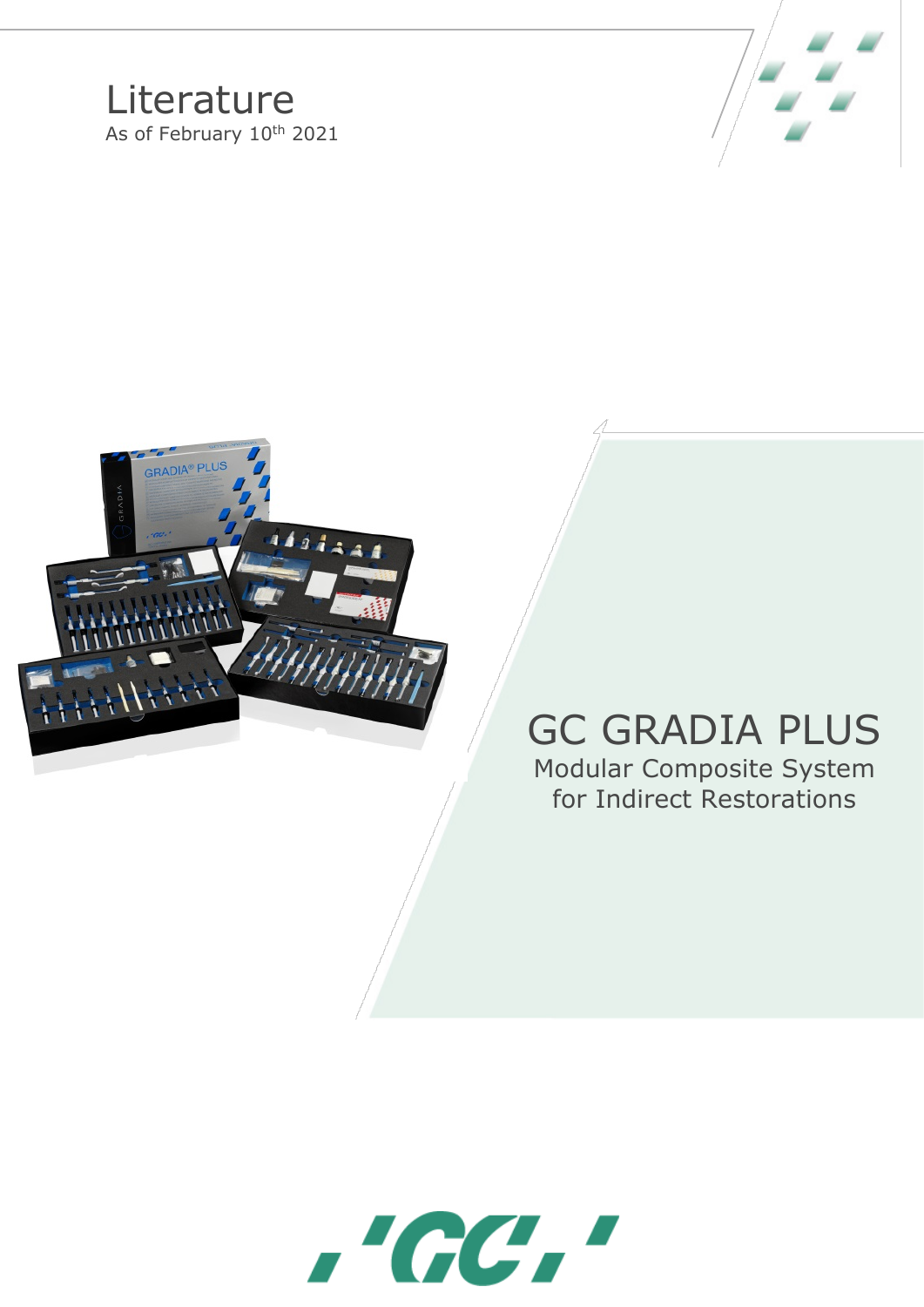## **GC GRADIA PLUS**

1. **Notchless triangular prism fracture toughness of new indirect composite**

Kato H., Machida D., Ueno T., Kumagai T. (Research & Development Dept., GC Corp., TOKYO, JAPAN), ADM 2016,poster #66

- 2. **Wear resistance of new indirect composite** Kato H., Machida D., Ueno T., Kumagai T. (Research & Development Dept., GC Corp., TOKYO, JAPAN), EPA 2016, PP118
- 3. **Indirect onlay & hybrid restorations on implant made of composite: probably one of the best options for patients in posterior. Clinical step-by-step with Gradia PLUS composite, luted with G-CEM Link Force.** R. Medzin. GC Get Connected
- 4. **GRADIA® PLUS**

**A new concept for indirect lab composite techniques** Interview with Diederik Hellingh from GC EUROPE and master dental technicians Mr. Simone Maffei and Mr. Michael Brüsch on a new indirect lab composite, GC Get Connected

- 5. **Restorations with composite in ceramic rehabilitation.** F. Troyano, Spain, GC Get Connected
- 6. **Mechanical and optical properties of indirect veneering resin composites after different aging regimes.** B. Stawarczyk, M. Brauneis, B. Langwieder, S. Spintzyk, M. Eichberger, A. Liebermann. Dental Materials Journal 2020. Accepted Apr 8, 2020 doi:10.4012/dmj.2019-307 JOI JST.JSTAGE/dmj/2019-307
- 7. **Impact of polymerization and storage on the degree of conversion and mechanical properties of veneering resin composites.** F. Mayinger, M. Reymus, A. Liebermann, M. Richter, P. Kubryk, H. Großekappenberg, B. Stawarczyk. Dental Materials Journal,Accepted Jun 15, 2020. doi:10.4012/dmj.2019-394 JOI JST.JSTAGE/dmj/2019-394
- 8. **Edge chipping resistance of veneering composite resins.** P. Nassary Zadeh, B. Stawarczyk, R.Hampe, A. Liebermann, F. Mayinger. Journal of the mechanical behavior of biomedical materials 116 (2021) 104349



Literature GC GRADIA PLUS Status 15/12/2016 Page 2/3